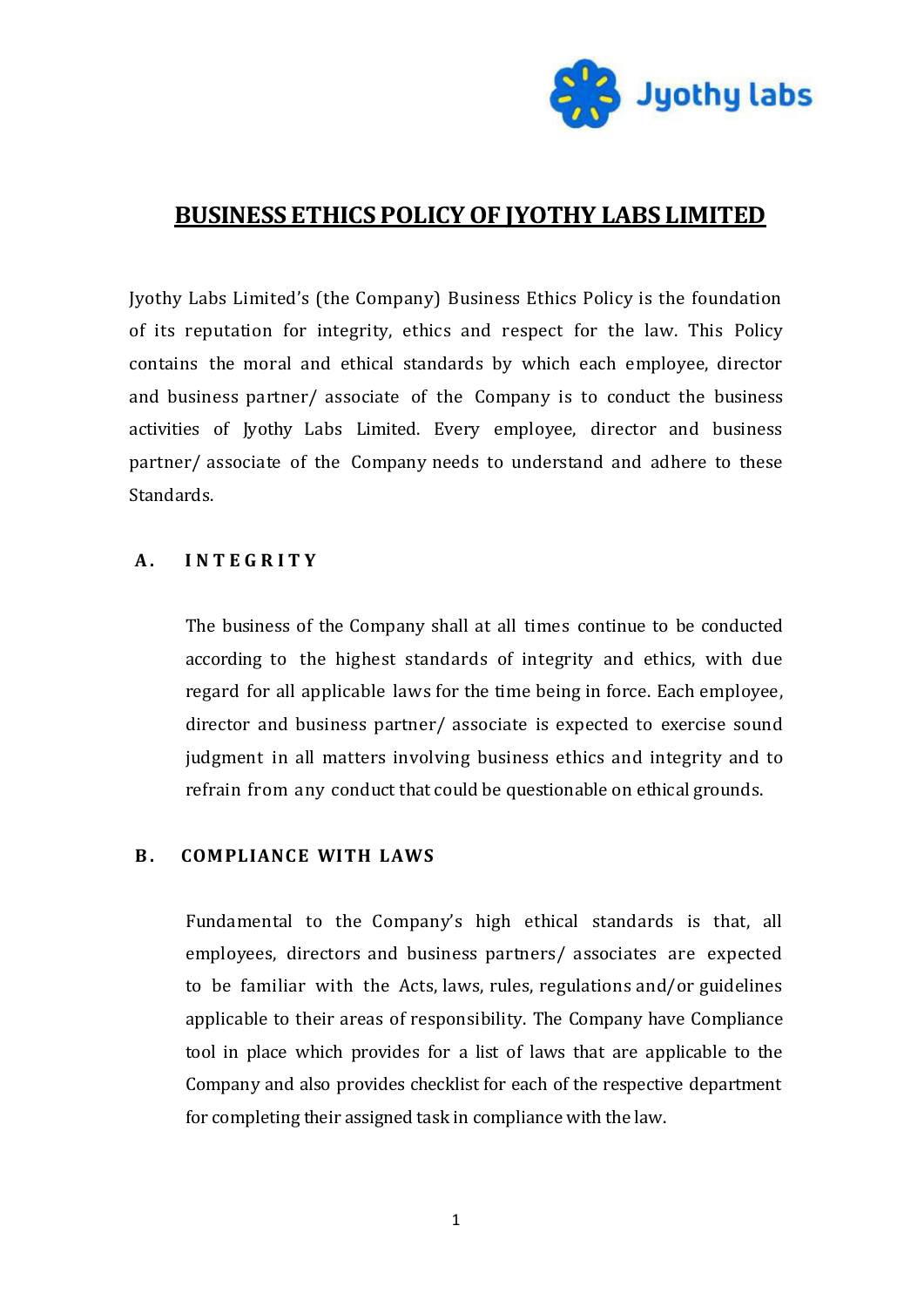

If any question arises concerning the applicability of a prevailing law to a contemplated action, the Company Secretary & Head – Legal should be consulted. All employees, directors and business partners/ associates are expected at all times to comply with all applicable laws and regulations and to comply fully with the policies/ code of conduct of the Company.

# C. DUTIES AND RESPONSIBILITIES OF ALL EMPLOYEES

- I. All the employees associated with the Company shall at all time:
	- 1. uphold ethical standards of integrity and probity;
	- 2. act objectively and constructively while exercising his duties;
	- 3. exercise his responsibilities in a bona fide manner in the interest of the Company;
	- 4. devote sufficient time and attention to his professional obligations for informed and balanced decision making;
	- 5. not abuse his position to the detriment of the Company or for the purpose of gaining direct or indirect personal advantage or advantage for any associated person;
	- 6. assist the company in implementing the best corporate governance practices.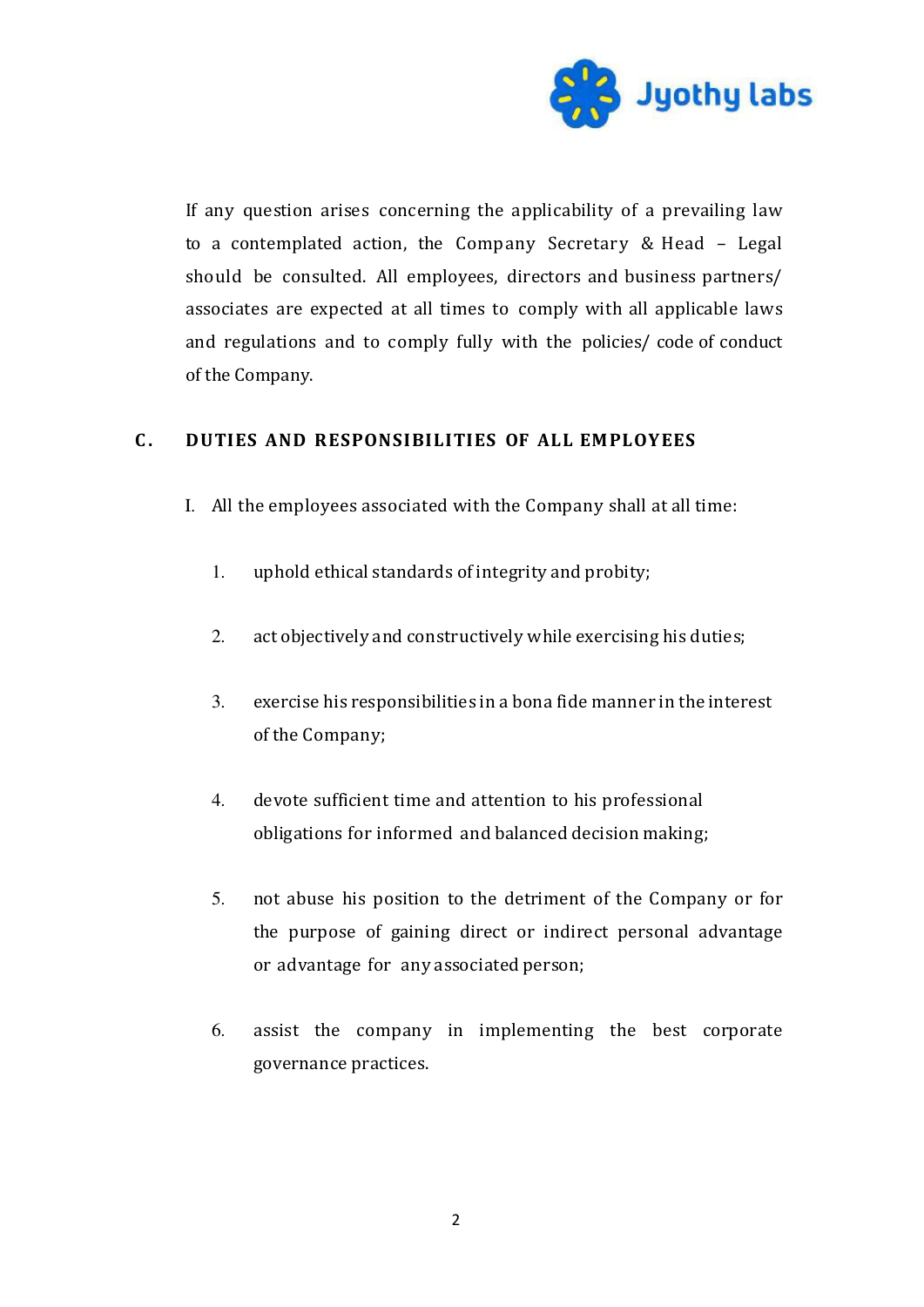

- 7. keep themselves well informed about the Company and the external environment in which it operates;
- 8. report concerns about unethical behaviour, actual or suspected fraud or violation of the Company's Code of Conduct or this Ethics policy;
- 9. not disclose confidential information, including commercial secrets, technologies, advertising and sales promotion plans, unpublished price sensitive information, unless such disclosure is expressly approved by the Board or required by law.

## **D.** EQUAL EMPLOYMENT / BUSINESS OPPORTUNITY

All applicants shall be treated equally according to their individual qualifications, abilities, experiences and other employment standards. There will be no discrimination due to race, religion, color, national origin, sex, age, disability or veteran/military status. The prohibition of discrimination based on sex includes sexual harassment.

The Company should give opportunity to those associates for doing business, which will be in the beneficial interest of the Company. There should not be any conflict of interest while selecting/ appointing vendors or associates.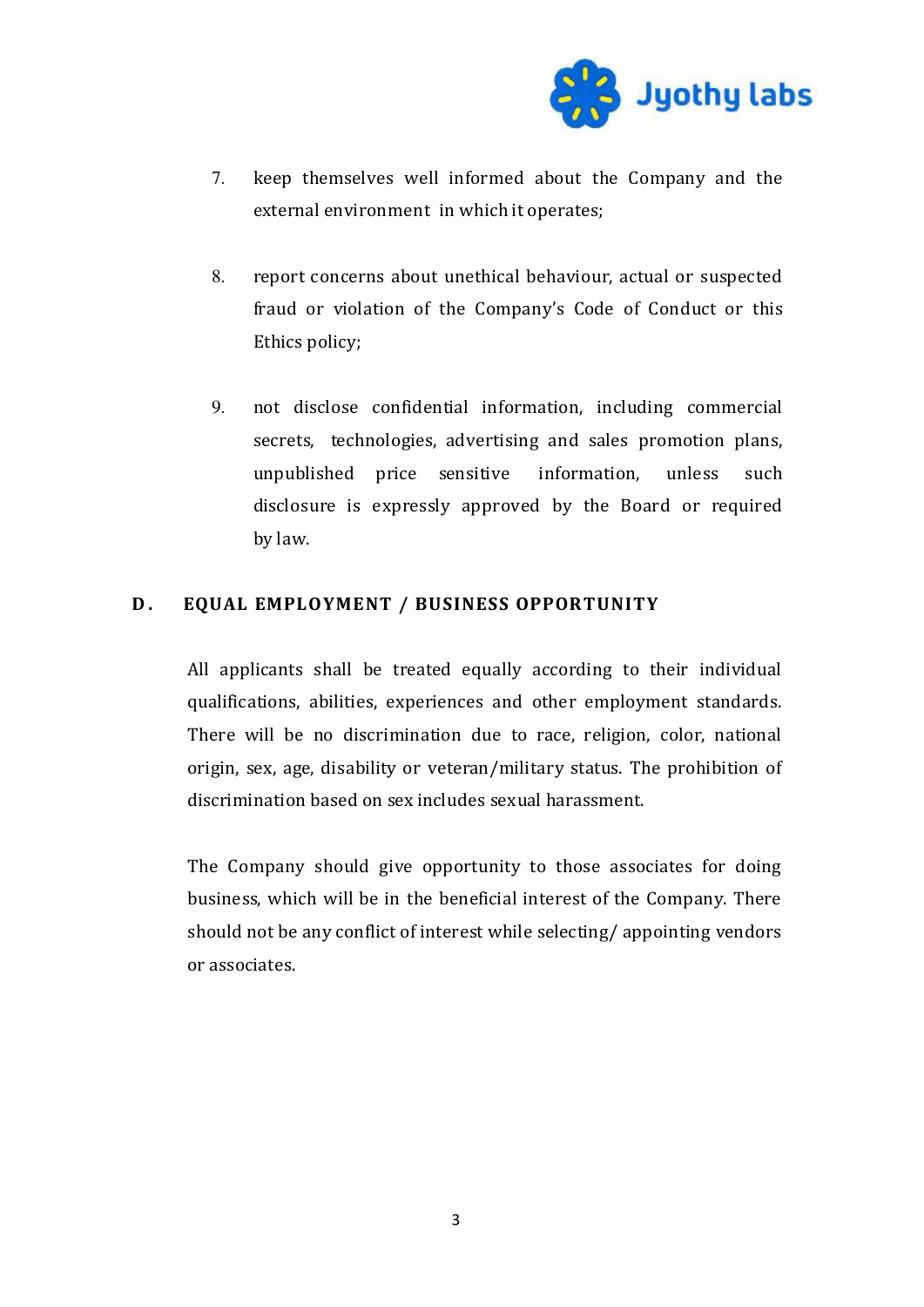

#### E. ENVIRONMENTAL RESPONSIBILITY

Jyothy Labs Limited believes that doing business and protecting environment shall go hand in hand. It is the duty of all the employees, business partners/ associate of the Company to protect the environment for the health, safety and quality of life of our communities, customers and the public at large. All the concerned employees shall ensure that the environment, where the Company operates its manufacturing business, shall not be deteriorated because of the manufacturing activity carried on by the Company.

#### **E . S A F E T Y**

The Company's goal is to protect all its employees (on roll and outsourced) and director from work hazards and personal injury. The Company's workplace Safety, Health & Environment Policy contains the Company's objectives and strategies to meet its goal.

### **F.** FAIR DEALING

The Company is committed to dealing fairly and honestly with its customers, suppliers and competitors.

Doing business in an honest and fair manner with the Company's customers means that the Company must earn their business based on the quality of its products and services and its ability to fulfill commitments. The Company's Employees, Directors and business partner/ associates shall not offer customers or Associates of customers any benefits, rewards or things of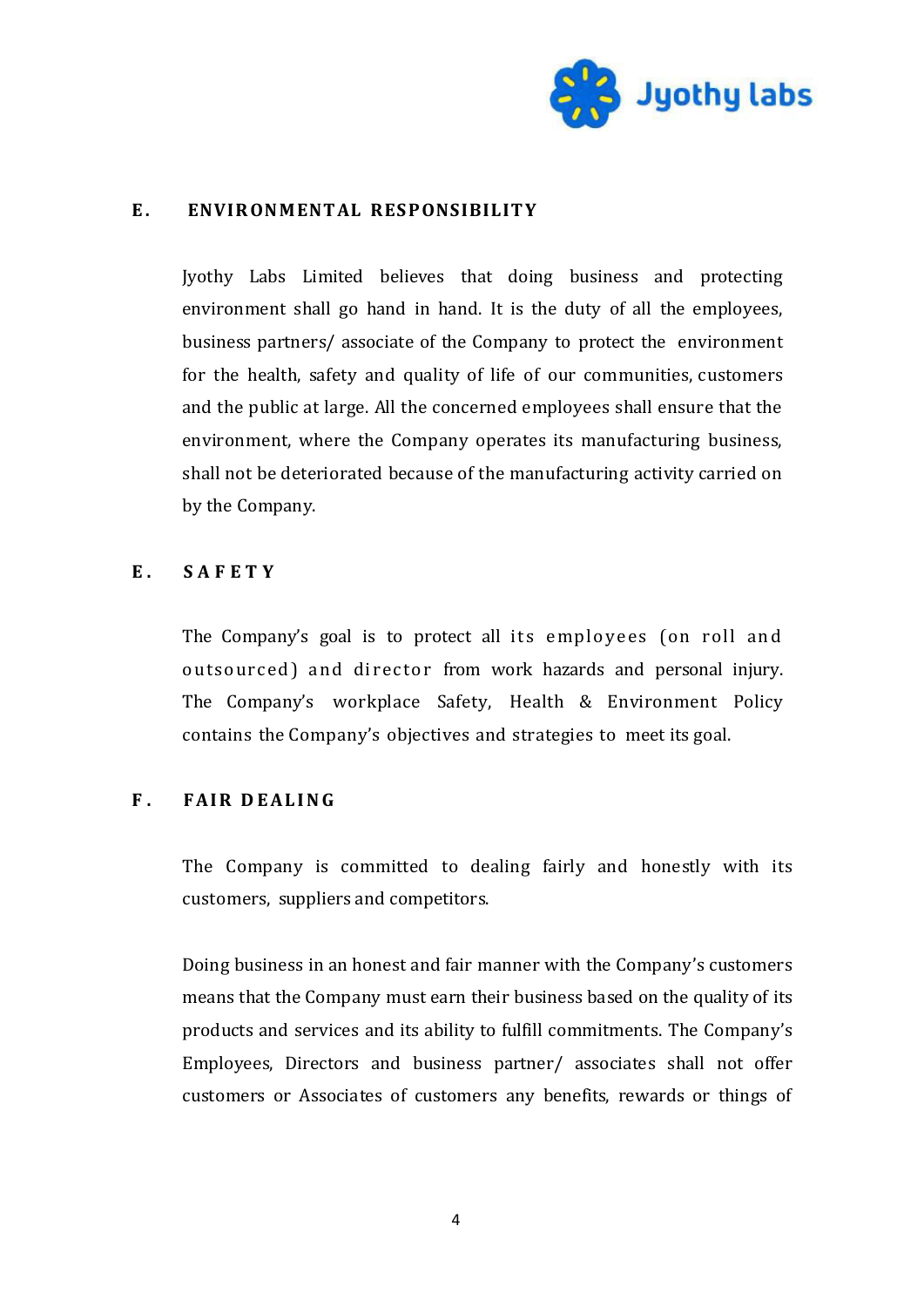

value, which may violate the law, the customer's policies, or the Company's business practices.

Associates responsible for buying or leasing materials and services on behalf of the Company must do so objectively. Employees and Directors must not accept or seek out any benefit from a supplier or potential supplier that would even appear to compromise their judgment.

The Company's policy is to compete solely on the merits of its products. No false or misleading statements about our competitors, their products or their services will be tolerated. All comparisons of our products with those of our competitors must be accurate and factually supported. Employees and Directors are strictly forbidden from using any illegal or unethical methods to gather competitive information.

### G. ANTITRUST (COMPETITION) LAWS

Employees should avoid contacts with competitors and their employees except in those limited situations where contacts are clearly necessary and for a lawful purpose. All employees in sales, product pricing, marketing functions and purchasing, etc. should try to keep them updated with the Competition Act enforced by the Government of India.

# **H. POLITICAL AFFAIRS**

No contributions from Company funds are to be made directly or indirectly, to any political candidates or political organizations unless approved by the Board of Directors of the Company. The Company will not reimburse any employee or director for personal contributions.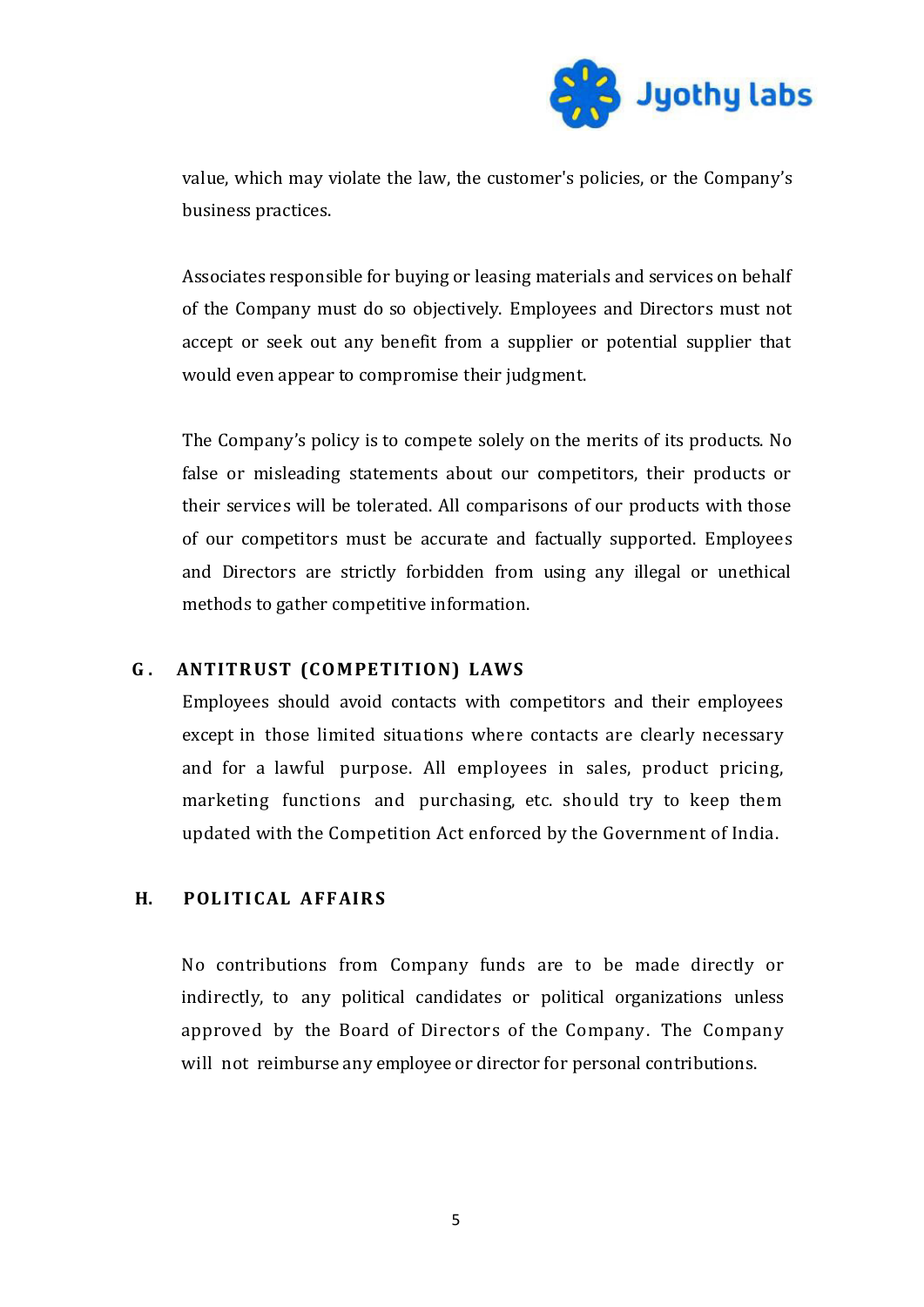

#### **I. MISUSE OF ASSETS OR SERVICES; ACCURATE AND COMPLETE RECORDS**

Using any funds or other assets of the Company or its subsidiaries, or providing any services for any purpose, that is unauthorized by the Company or violates the law of any applicable jurisdiction (domestic or foreign) is strictly prohibited.

Associates should ensure that corporate records fairly and accurately reflect all transactions and dispositions of the Company's assets in reasonable detail. No false or artificial entries shall be made in any Company books or records for any reason, and no employee shall engage in any arrangement that results in such a prohibited act. No payment shall be approved or made with the intention or understanding that it is to be used for any purpose other than that described by the document supporting the payment. Employees, Directors and business partner/ associates are expected to cooperate fully with the Company's internal and external auditors.

### **J. COM PLIANCE WITH THIS POLICY**

All directors, employees and business partner/ associates of the Company are responsible for the enforcement of and compliance with this Policy and to ensure Associates' knowledge and compliance. All recipients of this Policy and any agents of the Company have the responsibility to fully comply with this Policy. The Company Secretary will hold ultimate responsibility for the interpretation of this Policy.